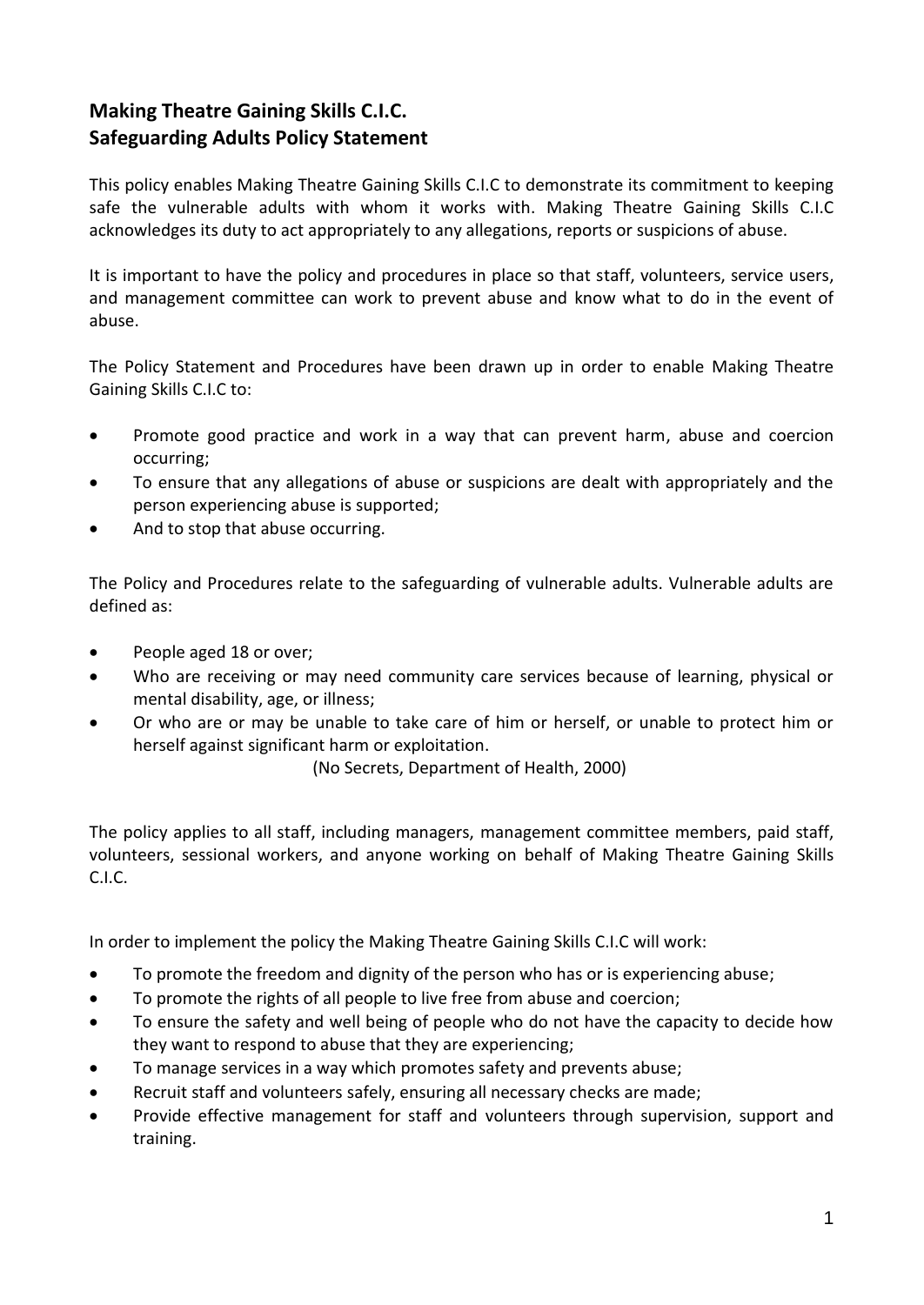# **Legislation**

The principal pieces of legislation governing this policy are:

- Safeguarding Vulnerable Groups Act 2006
- Care Standards Act 2000
- Public Interest Disclosure Act 1998
- The Police Act CRB 1997
- Mental Health Act 1983
- NHS and Community Care Act 1990
- Rehabilitation of Offenders Act 1974

## **Making Theatre Gaining Skills C.I.C:**

- Will ensure that all management committee members, trustees, staff, volunteers, service users, and carers/families are familiar with this policy and procedures;
- Will usually gain permission from service users before sharing information about them with another agency;
- Will pass information to relevant services when more than one person is at risk;
- Will inform service users that where a person is in danger, a child is at risk or a crime has been committed, then a decision may be taken to pass information to another agency without the service user's consent;
- Will make a referral to relevant agencies including social services as appropriate;
- Will endeavor to keep up to date with national developments relating to preventing abuse and welfare of adults;
- Will ensure that the Designated Named Person understands her responsibility to refer incidents of adult abuse to the relevant statutory agencies.

The Designated Named Person for Safeguarding Adults in Making Theatre Gaining Skills C.I.C is Hilary Strong, Director. She should be contacted for support and advice on implementing this policy and procedures.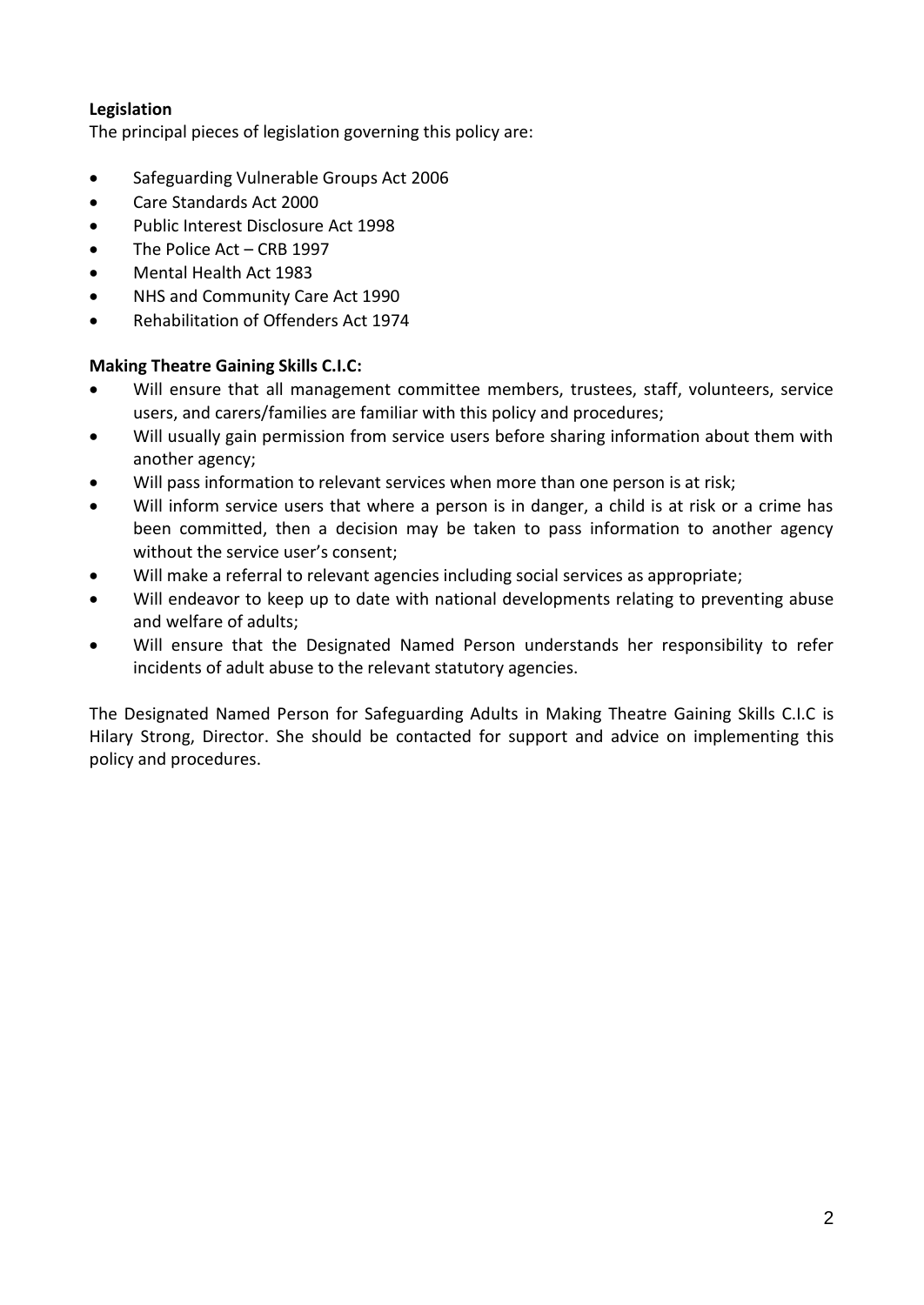## **Safeguarding Procedures**

## **1. Introduction**

Making Theatre Gaining Skills C.I.C provides an employment skills service to long-term unemployed adults, including those struggling with mental health problems. These procedures have been designed to ensure the welfare and protection of any adult who accesses services provided by Making Theatre Gaining Skills C.I.C. The procedures recognise that adult abuse can be a difficult subject for workers to deal with. Making Theatre Gaining Skills C.I.C is committed to the belief that the protection of vulnerable adults from harm and abuse is everybody's responsibility and the aim of these procedures is to ensure that all managers, management committee members, staff and volunteers act appropriately in response to any concern around adult abuse.

## **2. Preventing abuse**

Making Theatre Gaining Skills C.I.C is committed to putting in place safeguards and measures to reduce the likelihood of abuse taking place within the services it offers and that all those involved within Making Theatre Gaining Skills C.I.C will be treated with respect.

Making Theatre Gaining Skills C.I.C is committed to safe recruitment policies and practices for paid staff and volunteers. This may include DBS disclosures for staff and volunteers, ensuring references are taken up and adequate training on Safeguarding Adults is provided for staff and volunteers. Management committee members will be required to provide references and where appropriate have a DBS disclosure.

The organisation will work within the current legal framework for reporting staff or volunteers that are abusers.

Service users will be encouraged to become involved with the running of the organisation as part of the Participants' Network. Information will be available about abuse and the complaints policy and Safeguarding Adults policy statement will be available to service users and their carers/families.

# **3. Recognising the signs and symptoms of abuse**

Making Theatre Gaining Skills C.I.C is committed to ensuring that all staff, the management committee, and volunteers, have a basic awareness of the signs and symptoms of abuse. Making Theatre Gaining Skills C.I.C will ensure that the Designated Named Person and other members of staff and volunteers have access to key information, and if necessary training, around Safeguarding Adults.

## **Definition of Abuse**

"Abuse is a violation of an individual's human and civil rights by any other person or persons" (No Secrets: Department of Health, 2000)

## **Abuse includes:**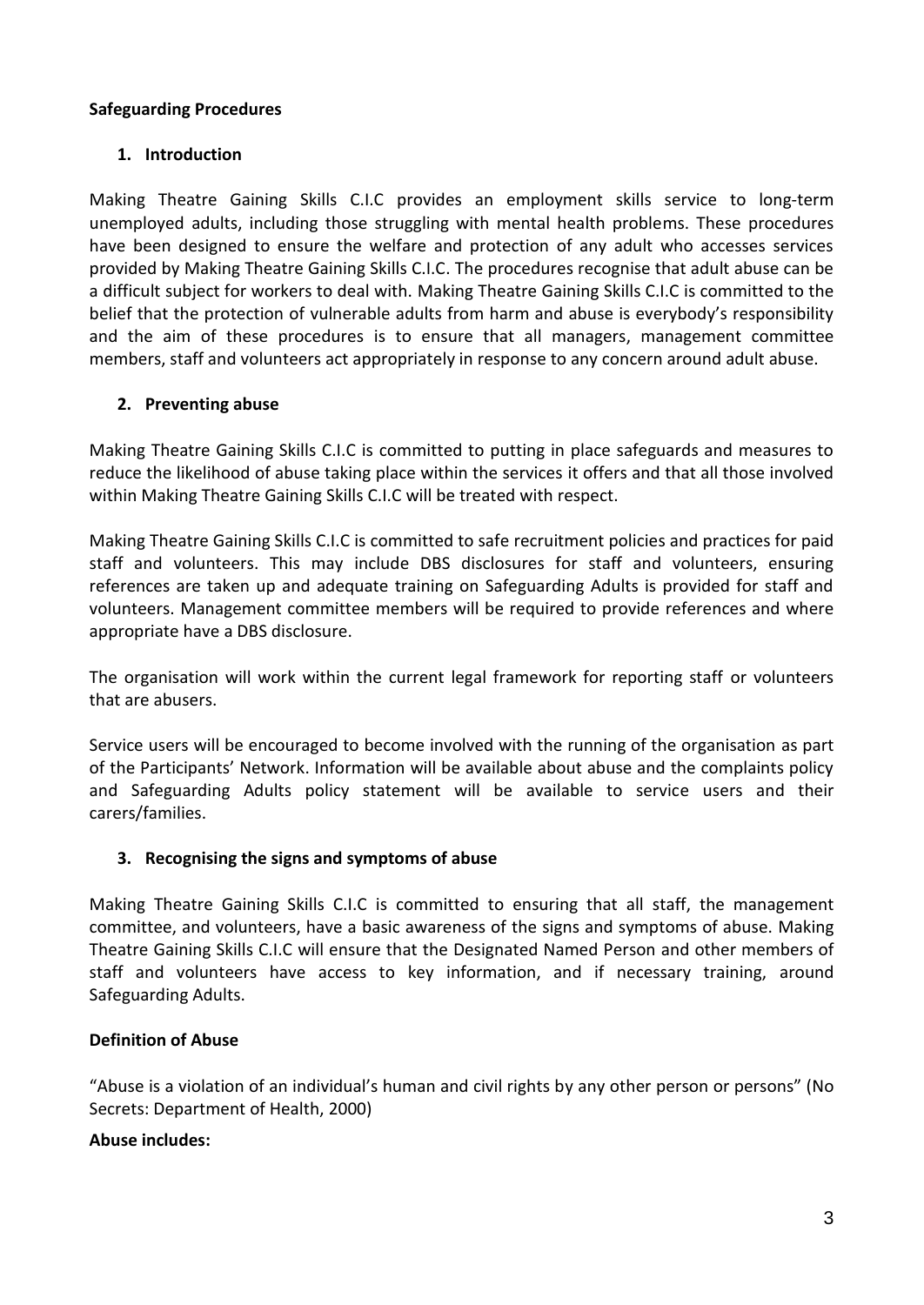- Physical abuse: including hitting, slapping, punching, burning, misuse of medication, inappropriate restraint;
- Sexual abuse: including rape, indecent assault, inappropriate touching, exposure to pornographic material;
- Psychological or emotional abuse: including belittling, name calling, threats of harm, intimidation, isolation;
- Financial or material abuse: including stealing, selling assets, fraud, misuse or misappropriation of property, possessions or benefits;
- Neglect and acts of omission: including withholding the necessities of life such as medication, food or warmth, ignoring medical or physical care needs;
- Discriminatory abuse: including racist, sexist, that based on a person's disability and other forms of harassment, slurs or similar treatment;
- Institutional or organisational: including regimented routines and cultures, unsafe practices, lack of person-centred care or treatment.

Abuse may be carried out deliberately or unknowingly. Abuse may be a single act or repeated acts.

People who behave abusively come from all backgrounds and walks of life. They may be doctors, nurses, social workers, advocates, staff members, volunteers or others in a position of trust. They may also be relatives, friends, neighbours or people who use the same services as the person experiencing abuse.

## **4. Designated Named Person for safeguarding adults**

Making Theatre Gaining Skills C.I.C has an appointed individual who is responsible for dealing with any Safeguarding Adults concerns. The Designated Named Person for Safeguarding Adults within Making Theatre Gaining Skills C.I.C is Hilary Strong, Director:

Hilary Strong Emergency contact number 07808 481221

Sarah Fisher (deputy) Emergency contact number 07968 012161

**Should either of these named people be unavailable then management committee members, trustees, staff or volunteers should contact relevant services including adult social care and the police.** 

The roles and responsibilities of the named person(s) are:

- To ensure that all staff including volunteers are aware of what they should do and who they should go to if they have concerns that a vulnerable adult may be experiencing, or has experienced abuse or neglect;
- To ensure that concerns are acted on, clearly recorded and referred to an Adult Social Care team or to the allocated social worker/care manager where necessary;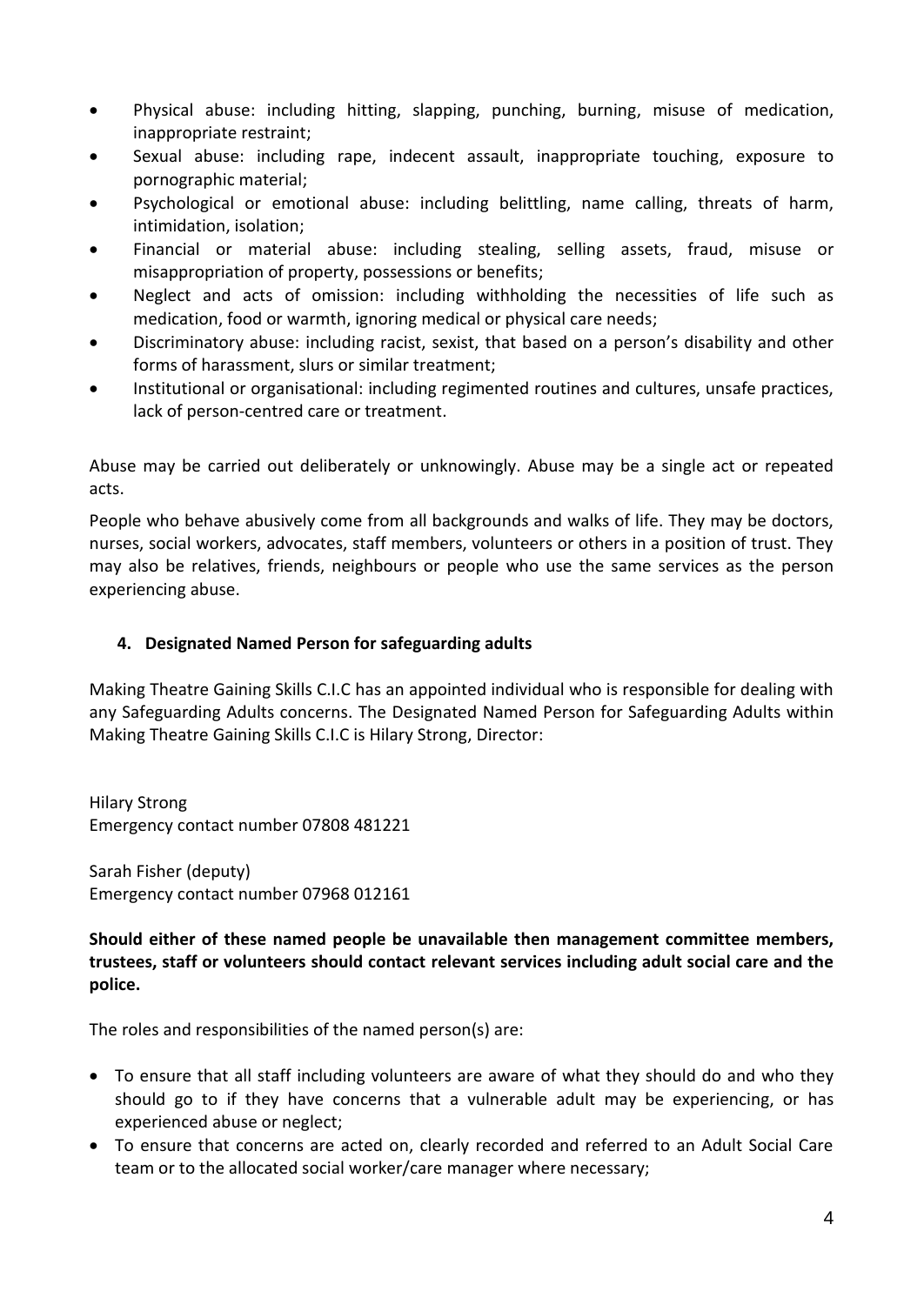- To follow up any referrals and ensure the issues have been addressed;
- Consider any recommendations from the Safeguarding Adults process;
- To reinforce the utmost need for confidentiality and to ensure that staff and volunteers are adhering to good practice with regard to confidentiality and security. This is because it is around the time that a person starts to challenge abuse that the risks of increasing intensity of abuse are greatest;
- To ensure that staff and volunteers working directly with service users who have experienced abuse, or who are experiencing abuse, are well supported and receive appropriate supervision;
- If appropriate staff or volunteers will be given support and afforded protection if necessary under the Public Interest Disclosure Act 1998: they will be dealt with in a fair and equitable manner and they will be kept informed of any action that has been taken and it's outcome

#### **5. Responding to people who have experienced or are experiencing abuse**

Making Theatre Gaining Skills C.I.C recognises that it has a duty to act on reports, or suspicions of abuse or neglect. It also acknowledges that taking action in cases of adult abuse is never easy.

How to respond if you receive an allegation:

- Reassure the person concerned
- Listen to what they are saying
- Record what you have been told/witnessed as soon as possible
- Remain calm and do not show shock or disbelief
- Tell them that the information will be treated seriously
- Don't start to investigate or ask detailed or probing questions
- Don't promise to keep it a secret

If you witness abuse or abuse has just taken place the priorities will be:

- To call an ambulance if required
- To call the police if a crime has been committed
- To preserve evidence
- To keep yourself, staff, volunteers and service users safe
- To inform the Designated Named Person in your organisation
- To record what happened in the MTGS incidences log (kept by Hilary Strong)

All situations of abuse or alleged abuse will be discussed with the Designated Named Person or their deputy. If a member of the management committee, staff member or volunteer feels unable to raise this concern with the Designated Named Person or their deputy then concerns can be raised directly with Adult Social Care. The alleged victim will be told that this will happen. This stage is called the alert.

If it is appropriate and there is consent from the individual, or there is a good reason to override consent, such as risk to others, a referral (alert) will be made to Adult Social Care.

If the individual experiencing abuse does not have capacity to consent a referral will be made without that person's consent, in their best interests.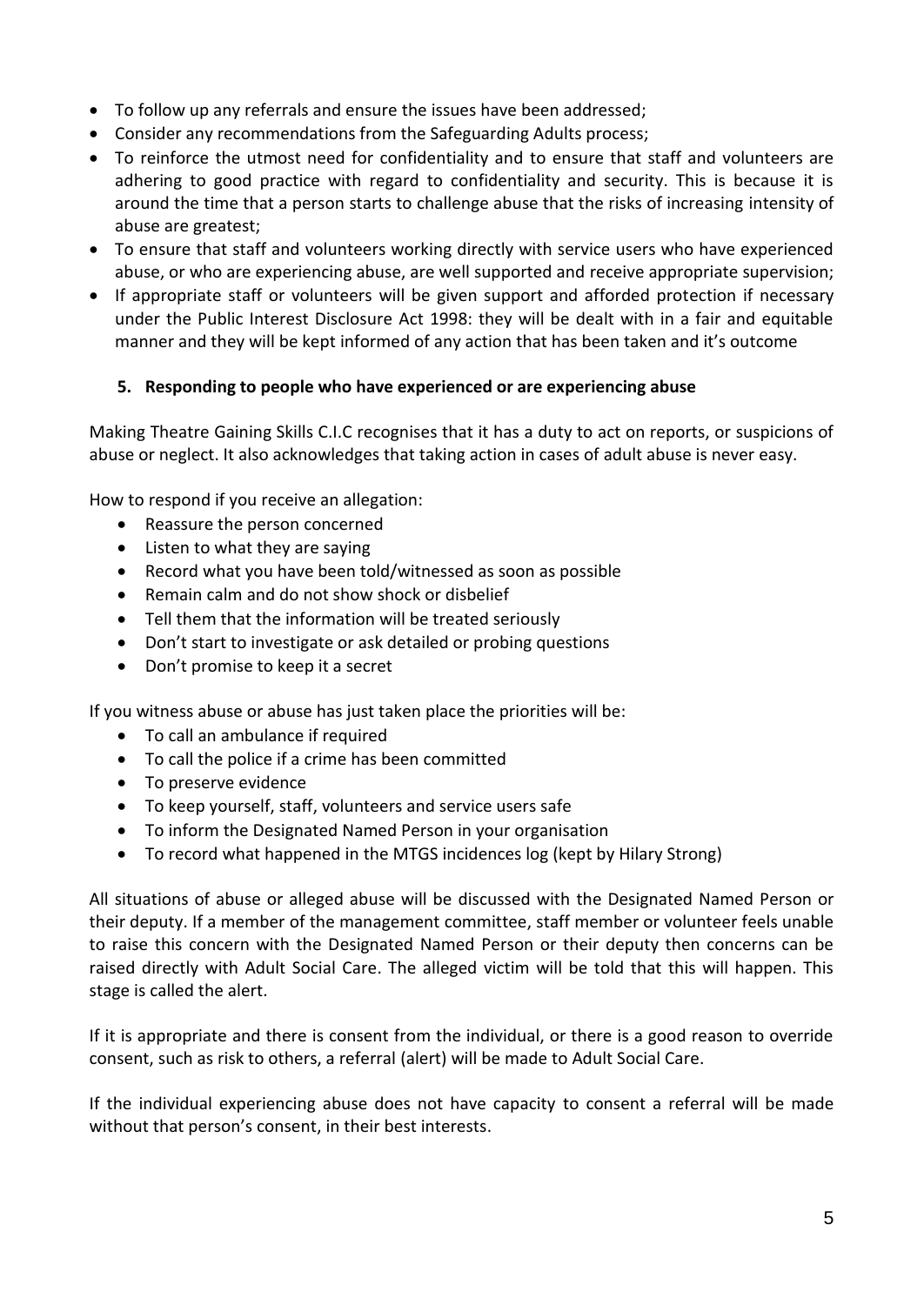The Designated Named Person may take advice at the above stage from Adult Social Care and/or the Safeguarding Adults Unit and/or other advice giving organisations such as Police.



## **6. Managing allegation made against member of staff or volunteer**

Making Theatre Gaining Skills C.I.C will ensure that any allegations made against members or member of staff will be dealt with swiftly.

Where a member of staff or a volunteer is thought to have committed a criminal offence the police will be informed. If a crime has been witnessed the police should be contacted immediately.

The safety of the individual(s) concerned is paramount. A risk assessment must be undertaken immediately to assess the level of risk to all service users posed by the alleged perpetrator. This will include whether it is safe for them to continue in their role or any other role within the service whilst the investigation is undertaken.

The Designated Named Person will liaise with Adult Social Care to discuss the best course of action and to ensure that the Making Theatre Gaining Skills C.I.C's disciplinary procedures are coordinated with any other enquiries taking place as part of the ongoing management of the allegation.

Making Theatre Gaining Skills C.I.C has a whistle blowing policy and staff and volunteers are aware of this policy. Staff will be supported to use this policy.

# **7. Self Protection advice to staff**